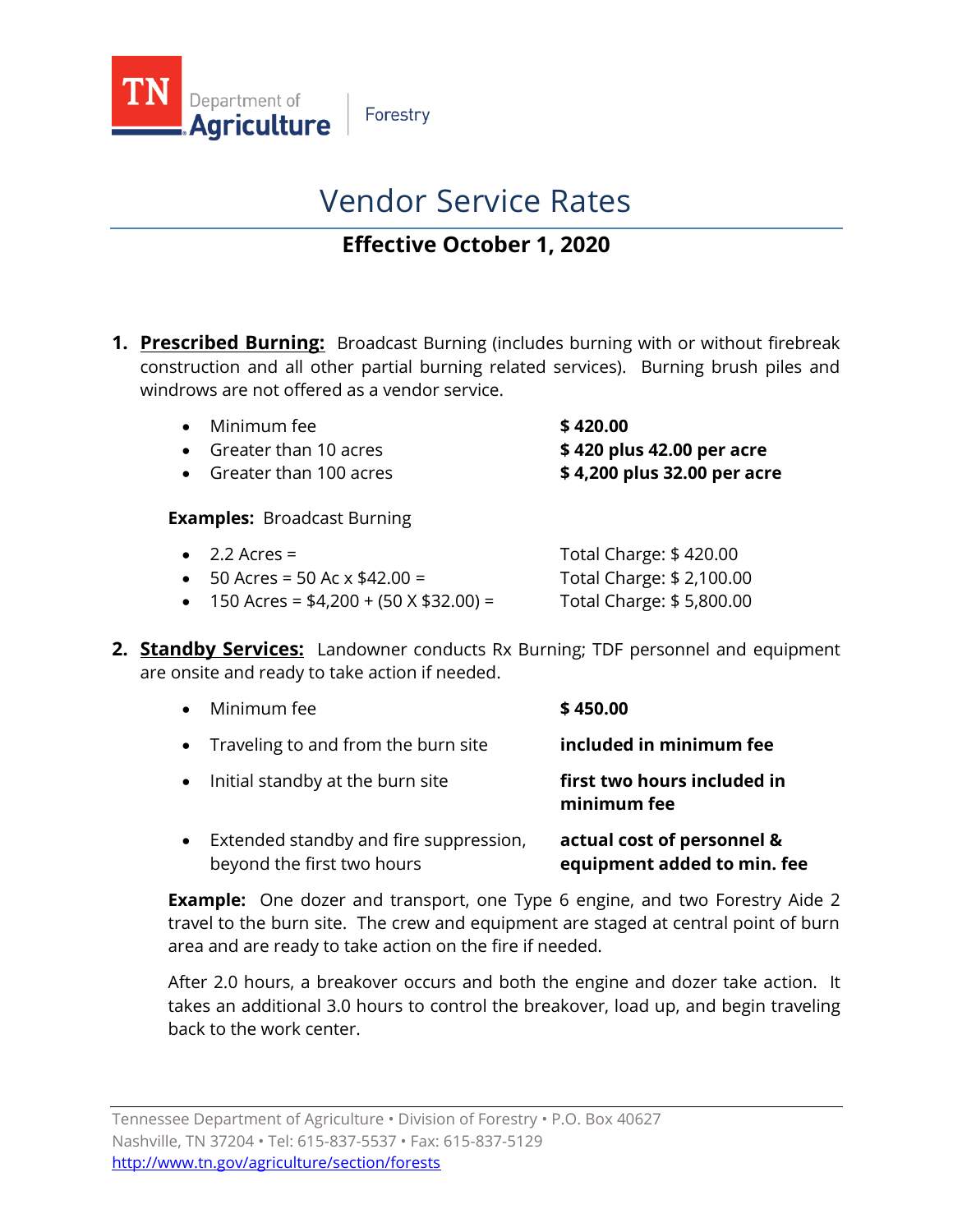

Department of

**Agriculture** 

Travel to and from the burn site plus 2.0 hours on standby is all covered in minimum fee.

| 3.0 hrs X \$105 (dozer)        | \$315.00                |
|--------------------------------|-------------------------|
| 3.0 hrs X \$65 (Type 6 Engine) | \$195.00                |
| 6.0 hrs X \$29.00 (2 FA2's)    | \$174.00                |
|                                | \$684.00                |
|                                | \$450.00 (min. fee)     |
|                                | \$1,134.00 Total Charge |

**3. Firebreak Construction & Refurbishing:** Constructing or Refurbishing Firebreaks or Protection Lines (without burning).

| Minimum fee | \$250.00                                                             |
|-------------|----------------------------------------------------------------------|
|             | $\triangle$ are the $\triangle$ as a set of the set of $\triangle$ . |

• Greater than 1,200 feet **\$ 250 plus \$0.21 per linear foot**

**Examples:** Constructing or Refurbishing Firebreaks

| $\bullet$ 500 feet =                           | \$250.00 Total Charge |
|------------------------------------------------|-----------------------|
| • 3,300 feet = $$250 + (2,100 \times $0.21) =$ | \$691.00 Total Charge |

#### **4. Timber Marking:** Up to 20 acres, landowner furnishes marking paint.

| $\bullet$ Minimum fee                                   | \$250.00 |
|---------------------------------------------------------|----------|
| • Sawtimber Marked/Pulpwood Designated \$50.00 per acre |          |

#### **5. Tree Planting:** For machine planting add \$55/day

| $\bullet$ Minimum fee          | \$250.00          |
|--------------------------------|-------------------|
| • Hardwood, bareroot seedlings | \$132.00 per acre |
| • Pine, bareroot seedlings     | \$88.00 per acre  |

Other forestry practices, such as non-commercial thinning, cull tree removal, other TSI including vine control, site preparation for natural regeneration of hardwoods, and midstory removal, are not offered as a vendor service. Division personnel can demonstrate these types of practices by flagging or marking with paint, the trees or vegetation to remove, on up to one acre of the client's property, free of charge. Road closure and rehabilitation services are not offered as a vendor service. Division personnel can offer technical assistance to the landowners, free of charge.